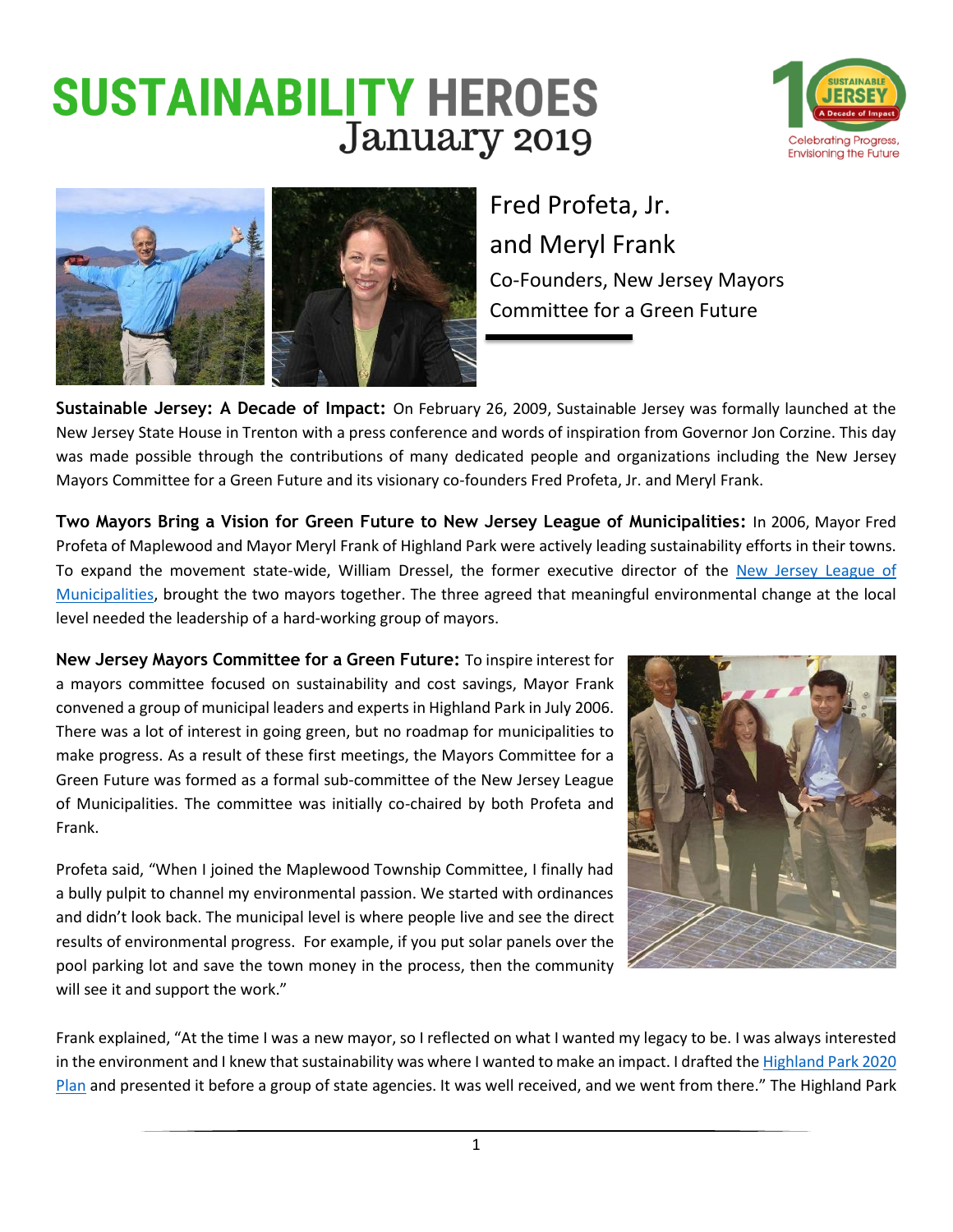2020 Plan for a Sustainable Community was divided into three categories: Environmentally Sustainable (A Green Community), Economically Sustainable (An Affordable Community) and Socially Sustainable (A Livable Community).

In 2006, at the same time as the Mayors Committee was forming, The College of New Jersey (TCNJ) was funded by the [Geraldine R. Dodge Foundation](http://www.grdodge.org/) to create a "Sustainable Communities Leadership Network." The network was tasked with supporting municipal progress toward sustainable development by identifying best practices, facilitating peer-to-peer learning, developing metrics to judge performance and providing direct technical support and training.

These efforts were led by Randall Solomon at Rutgers University and Donna Drewes at TCNJ. Concurrently, the New Jersey Department of Environmental Protection and the New Jersey Board of Public Utilities were also working on sustainable community-related initiatives. The four parties agreed to come together under one banner and began to collaborate on the program that eventually became Sustainable Jersey.

Working together, they created the formula for Sustainable Jersey. Mayor Profeta explained, "The partnership married

the political savvy and network of the mayors, the strong infrastructure and communication abilities of the League of Municipalities and the technical expertise of academic and governmental institutions." Frank added, "In Highland Park, I told my staff to look at everything with green colored glasses. I wanted them to consider the sustainability options for each policy, new development and community effort, with the added focus of saving money. We were adding solar panels, rain gardens, green recycled art and more. Making sure all the projects we did were replicable was also important. We wanted other towns to be able to do the same things and it was a basis for forming the Sustainable Jersey actions."

As the program was launched, Mayor Frank was appointed by President Barack Obama as the United States Representative, and subsequently, as the United States Ambassador to the United Nations Commission on the Status of Women. Profeta took over as the chair of the Mayors Committee for a Green Future. Frank said, "Although I moved on from the Mayors Committee, I never left the fight for the environment. I work on a global level with women. The environment, particularly climate change, disproportionately effects the lives of women. Women need to tell their stories and take leadership if we really want to see a change."

**Promoting Sustainable Jersey to Mayors:** From 2006 to 2011, the Mayors Committee for a Green Future served as the advisory board that tested and gave candid advice on what works at the local level. This group also served as the head cheerleaders by promoting the program to mayors, community groups and green teams that needed an extra push to register with Sustainable Jersey or make progress.

Profeta spoke at environmental events around New Jersey. He was often accompanied by Randall Solomon, Mayor Art Ondish and other members of the Mayors Committee. He said, "I visited several town council and environmental commission meetings a month, spreading the word about the benefits of the coming Sustainable Jersey program and its capacity to green up the entire state,





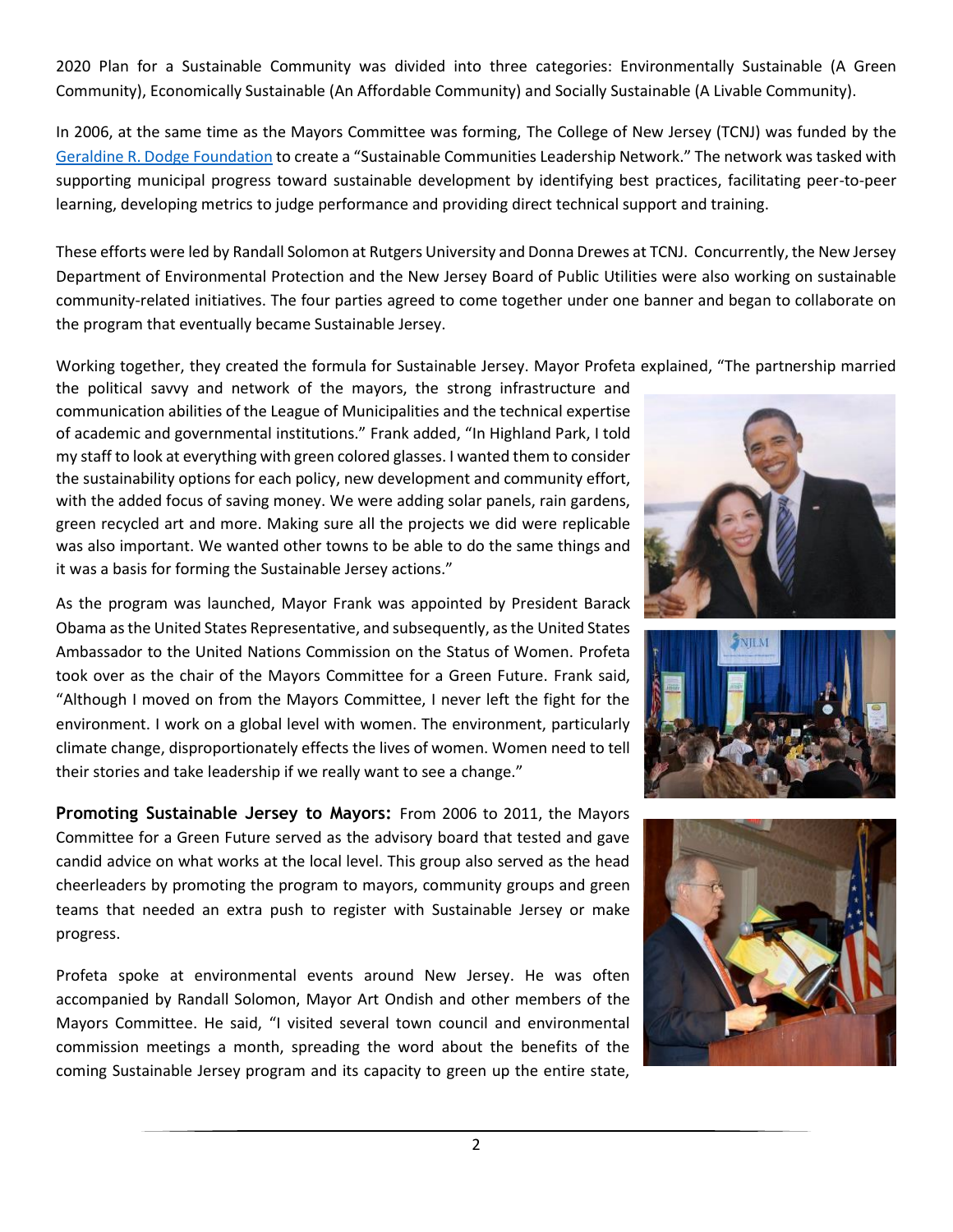one municipality at a time." Profeta even presented at the 2009 Local Government Climate Change Leadership Summit in Copenhagen, Denmark.

Profeta said, "At the 2007 League of Municipalities' convention in Atlantic City, I presented Sustainable Jersey, explaining that the program would begin with a threepronged approach: developing standard criteria by which communities would be known as 'green', compiling simple web-based tools to assist local governments in meeting the criteria and providing incentives to reward municipalities that met the criteria." He added, "New Jersey became the first state in the nation to have a municipal certification program for sustainability with a level of rigor and objectivity that the mayors felt necessary to achieve real change."

In 2012, Sustainable Jersey evolved from a partnership into a 501(c)(3) non-profit organization with a [Board of Trustees](http://www.sustainablejersey.com/about/board-of-trustees/) that took over the role of the Mayors Committee for a Green Future. Proud of what Sustainable Jersey has accomplished, Profeta said, "Mayors are well-positioned to influence the behavior of their constituents and the 565 municipalities in this state provide powerful leverage for achieving that result on a grand scale. Sustainable Jersey has made a real difference."

**More about Fred Profeta, Jr.:** For more than thirty-years, Profeta has been leading sustainability programs. In 2010, he received the New Jersey Governor's Environmental Excellence Award in the Environmental Leadership Category. As the Mayor of Maplewood Township from 2004-2008 and the Deputy Mayor for the Environment and Township Committee member from 2009-2010, Profeta worked to advance environmental progress on the local scene and across New Jersey. In Maplewood Township, this focus found its way into many municipal documents and projects including redevelopment plans, the construction of a LEED certified police station and the creation of an Environmental Action Plan.

Maplewood Township was one of the [first 34](http://www.sustainablejersey.com/media-communications/news-single-view/?tx_news_pi1%5Bnews%5D=49&tx_news_pi1%5Bcontroller%5D=News&tx_news_pi1%5Baction%5D=detail&cHash=ea6b33347f9f2ef2f80d5791058d9cc6) towns to achieve Sustainable Jersey certification in 2009 and has since achieved Sustainable Jersey certification at the

silver-level. Under Profeta's leadership, Maplewood was named a Climate Champion of the Year by Clean Air-Cool Planet and received an EPA award for environmental excellence. In April 2009, Profeta received a personal Green Leadership award from the United States Green Building Council. In November of the same year, Profeta and Maplewood Township were awarded the inaugural 2009 Sustainable Jersey Leadership Award.

Profeta holds a B.A. from Yale University and an LL.B. and LL.M. from Harvard Law School. He is a New York lawyer specializing in appellate litigation and has been the senior partner of Profeta & Eisenstein since 1987. Profeta continues to participate as a member of the [Maplewood Green Team](https://www.facebook.com/MaplewoodisGreen/) and he serves on the board of [Green Faith](https://greenfaith.org/index.html) and the [South](http://www.twotowns.org/)  [Orange and Maplewood Community Coalition on Race.](http://www.twotowns.org/)

Continuing the family interest in the environment, Profeta's son Tim is the Director of the Nicholas Institute for the Environment at Duke University. Profeta's daughter Katherine is a Professor at Yale Drama School where she teaches